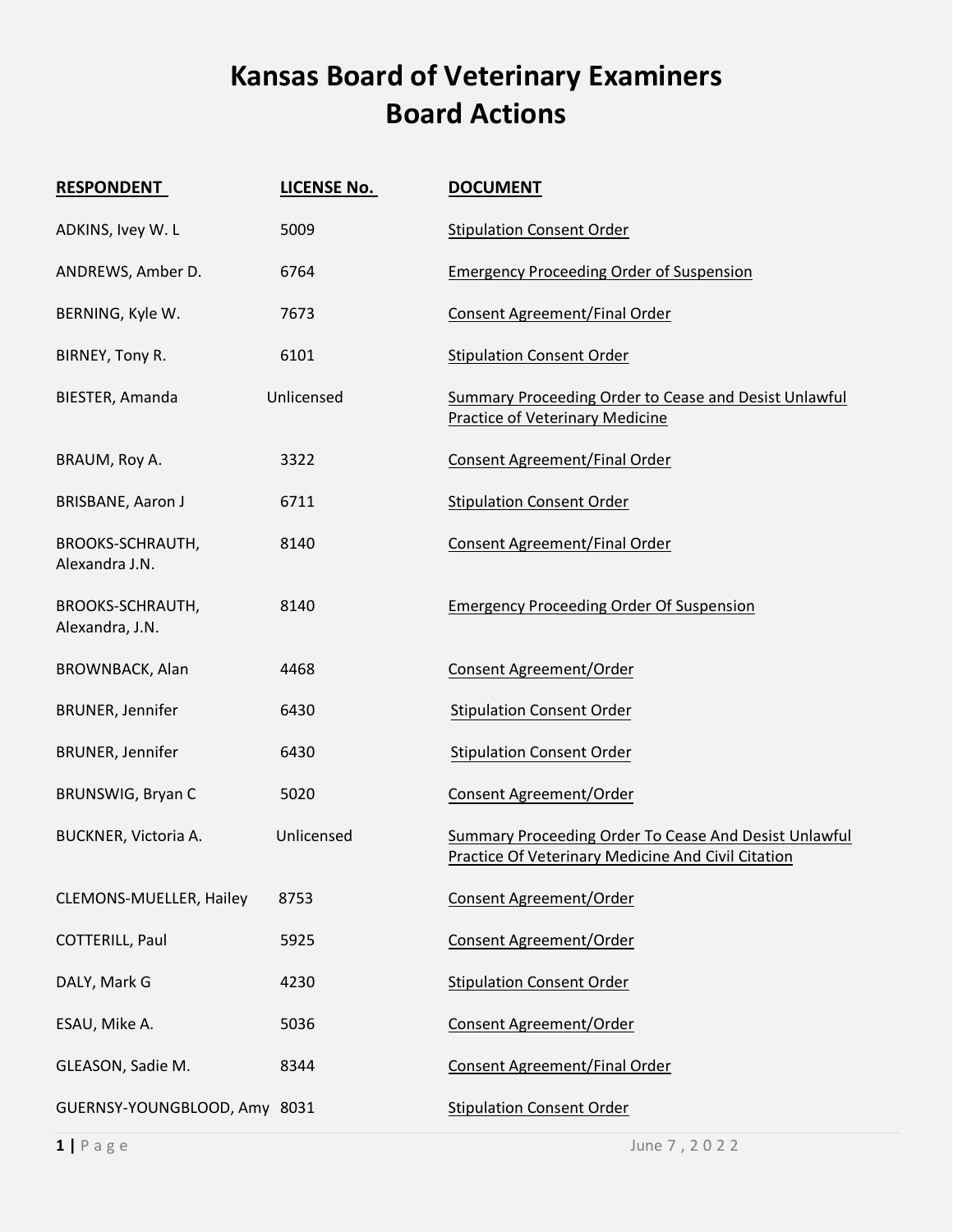## **Kansas Board of Veterinary Examiners Board Actions**

| HAGGARD, Jon F.                       | 6701 | <b>Stipulation Consent Oder</b>                 |
|---------------------------------------|------|-------------------------------------------------|
| HINDE, Randall W.                     | 4928 | Consent Agreement/Order                         |
| HINDE, Randall W.                     | 4928 | Journal Entry of Satisfaction                   |
| HOLT, Timothy L.                      | 8983 | <b>Stipulation Consent Order</b>                |
| HUSEMAN, Bob E.                       | 4248 | Consent and Agreement/Order                     |
| KESTER, Edward C.                     | 6433 | Consent Agreement/Order                         |
| KNAPPER, William F. Jr.               | 6489 | Summary Order of Revocation                     |
| KOLDE, Barbara A.                     | 5657 | <b>Emergency Proceeding Order Of Suspension</b> |
| KERR, Chad A.                         | 6470 | <b>Stipulation Consent Order</b>                |
| KUTTER, Ronald L.                     | 4361 | <b>Stipulation Consent Order</b>                |
| LEACH, Tiffany N.                     | 7349 | <b>Summary Proceeding Order</b>                 |
| LEWIS, Herschel                       | 3151 | Consent Agreement/Oder                          |
| LEWIS, Herschel                       | 3151 | Consent Agreement/Order                         |
| MACK, Lauren C.                       | 8229 | <b>Stipulation Consent Order</b>                |
| MARCOTTE, John                        | 7647 | <b>Summary Order Discipline</b>                 |
| MCCONKEY, Eric N.                     | 7595 | <b>Stipulation Consent Order</b>                |
| MITCHELL, Callie                      | 9080 | <b>Stipulation Consent Order</b>                |
| MITCHELL VETERINARY SUPPLY Unlicensed |      | <b>Stipulation Consent Order</b>                |
| MORLAND, Laura J                      | 3706 | Consent Agreement/Order                         |
| MOUNTAIN, Katherine                   | 7064 | <b>Stipulation Consent Order</b>                |
| NOTTINGHAM, David L.                  | 4517 | Consent Agreement/Order                         |
| PELFREY, Leslie E.                    | 5834 | <b>Stipulation Consent Order</b>                |
| REICHENBERGER, Lance                  | 7825 | Consent Agreement/Order                         |